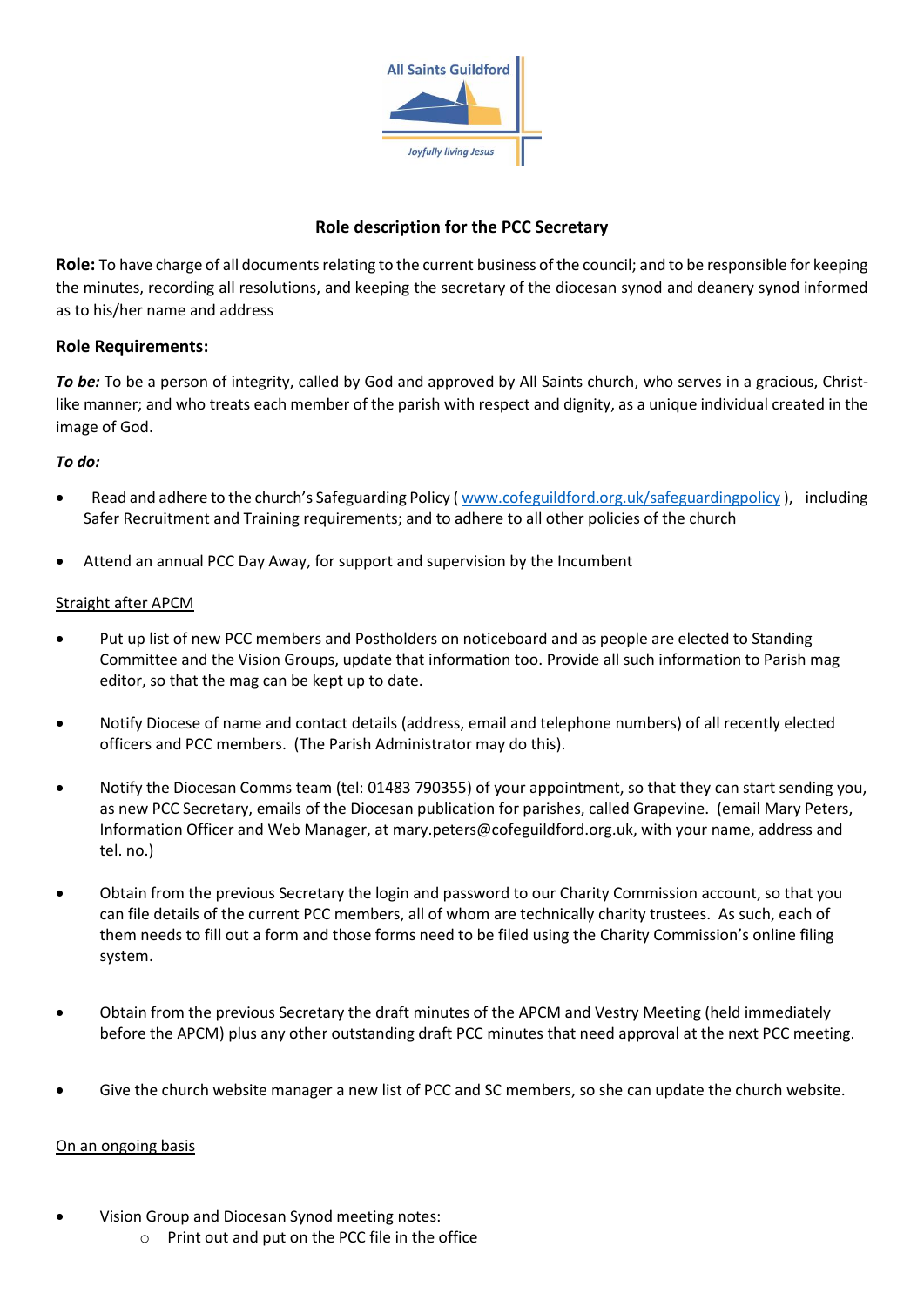- $\circ$  Email to website manager to put up on the church website, but make sure you delete from the version emailed to website manager any Part 2 (Confidential) parts of the meeting notes
- $\circ$  Extract from the Vision Group meeting notes any items which have been flagged or starred for the attention of the PCC – usually such issues will become agenda items at the next PCC or Standing Committee meeting.
- Keep the PCC noticeboard up-to-date (the first board on the right, as you enter the main door of the church lobby). The board should have on it:
	- o Latest approved PCC minutes
	- $\circ$  At least 10 days before each PCC meeting, the agenda for that meeting should go up onto the board (a legal requirement!)
	- o A table listing the VG groups and their Chairs, together with upcoming PCC/SC/Vision Group meeting dates (needs refreshing from time to time, as the VGs often only tend to set the date for their next meeting at the one before)
	- $\circ$  The latest copy of a governance document explaining how the PCC and the Vision Groups work and who are the current members of the various groups.
	- Read through Grapevine and extract and pass on any relevant info to the PCC and/or members of the congregation. (Any queries - discuss with the Incumbent.)
	- Bring correspondence addressed to the PCC to the attention of the Incumbent and the SC/PCC and respond as the PCC (or SC on behalf of the PCC) decides.

### For each PCC meeting

- Put together a draft agenda, send to the Incumbent (or if a Lay Chair has been appointed to lead the meeting, to the Lay Chair) and the Wardens for approval and then, **at least 10 days before each PCC meeting:**
	- o send it out to all PCC members by email, together with supporting documents\*
	- $\circ$  print out a copy (without supporting docs) to pin up on the PCC notice board

\*Supporting documents are likely to include all or any of these items:

- o draft minutes from previous PCC meeting(s)
- o any resolutions passed by the last Standing Committee meeting (SC meetings are held between PCC meetings)
- o copies of key items of correspondence (make sure, as Secretary, that you have the correspondence file with you in PCC meetings)
- o any outline proposals from Vision Groups
- o VG meeting notes, if they raise anything to be discussed at PCC level
- o Finance reports from the Treasurer
- o Safeguarding reports and documentation
- Remove draft mark from minutes of previous PCC meetings and print out for the Incumbent to sign and date (if approved in the PCC meeting). Then the signed minutes need to go up on the notice board. Periodically, you need to remove the signed minutes from the notice board and file in the PCC file in the office.
- After the PCC, prepare draft minutes to be sent initially to the Incumbent (or if a Lay Chair was appointed to lead the meeting, to the Lay Chair) and the Wardens for approval. Then to be circulated to the rest of the PCC, soon after the meeting was held, while things are fresh in people's minds. (Re-send draft minutes later with the agenda for the next PCC, so PCC members have all the docs they need for the meeting together in one email. (They will need to be approving the minutes of the last PCC meeting as one of the first agenda items in the PCC meeting).